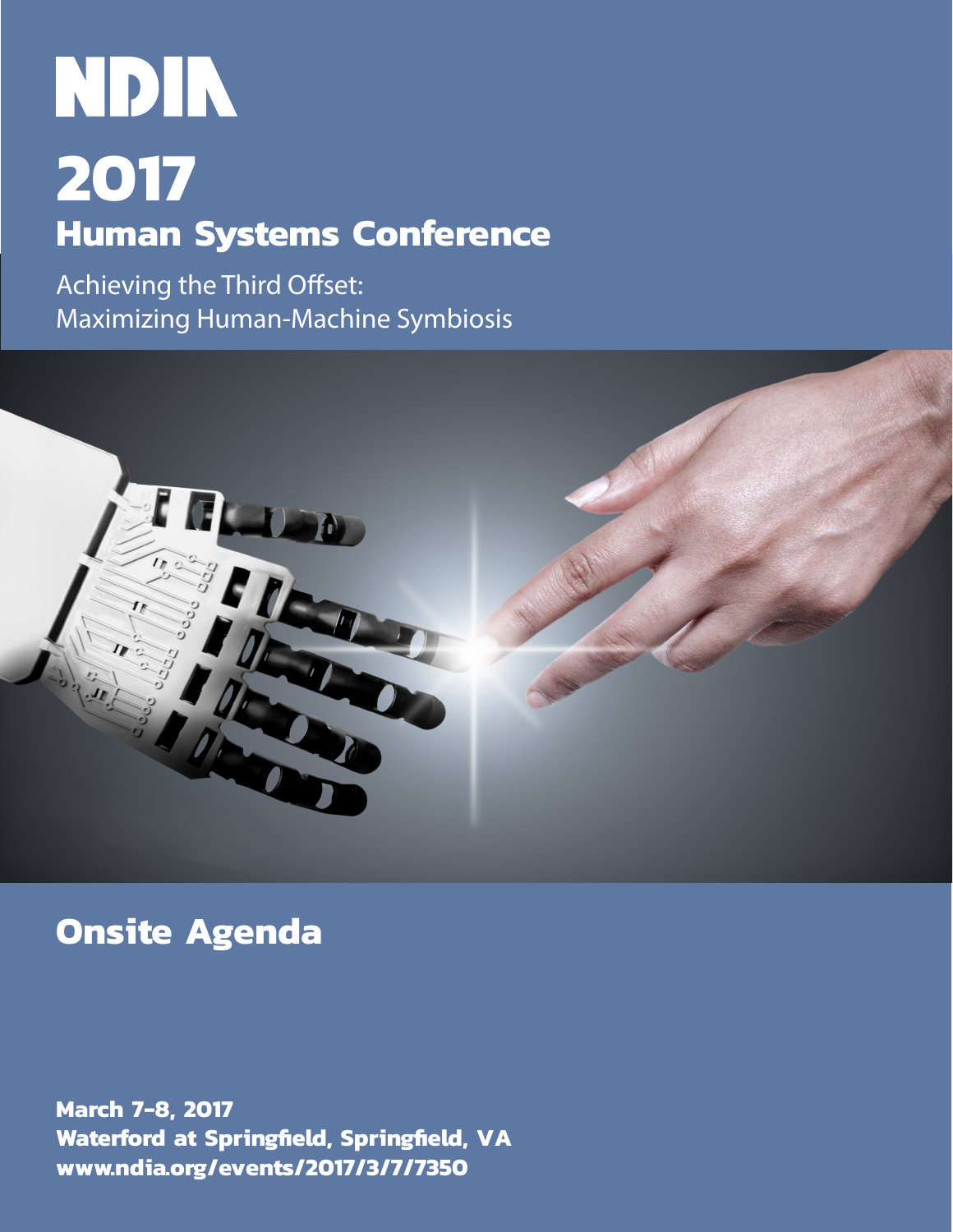# **NDIN**

### **LOCATION**

The Waterford at Springfield 6715 Commerce Street Springfield, VA 22150

### **WIFI ACCESS**

Username: H2Osingleton1 or H2Osingleton2 Password: singleton123

## **ATTIRE**

Appropriate dress for the conference is business for civilians and Class A uniform or uniform of the day for military personnel.

## **ID BADGE**

During conference registration and check-in, each attendee will be issued an identification badge. Please be prepared to present a valid picture ID. Badges must be worn at all conference functions.

### **SPEAKER DONATION**

In lieu of speaker gifts, a donation will be made to the Fisher House Foundation. For additional information, please visit:

http://www.fisherhouse.org

# **Tuesday, March 7, 2017**

| 7:00 AM - 5:00 PM Registration      | Fouer                                                                                                                                                                                                                                                                                                                                                                                                                                                                                                                                                                                                                                                                                                                                                                                                                                                                                                                                                                                                                                                                                                                                                                                                                                                                                                                                  |
|-------------------------------------|----------------------------------------------------------------------------------------------------------------------------------------------------------------------------------------------------------------------------------------------------------------------------------------------------------------------------------------------------------------------------------------------------------------------------------------------------------------------------------------------------------------------------------------------------------------------------------------------------------------------------------------------------------------------------------------------------------------------------------------------------------------------------------------------------------------------------------------------------------------------------------------------------------------------------------------------------------------------------------------------------------------------------------------------------------------------------------------------------------------------------------------------------------------------------------------------------------------------------------------------------------------------------------------------------------------------------------------|
|                                     | 7:00 AM - 8:00 AM Continental Breakfast<br>Foyer                                                                                                                                                                                                                                                                                                                                                                                                                                                                                                                                                                                                                                                                                                                                                                                                                                                                                                                                                                                                                                                                                                                                                                                                                                                                                       |
| $8:00$ AM $-$ 8:15 AM               | <b>Welcome and Introductory Remarks</b><br>Miller/Singleton Combo Ballroom<br>Dr. Christopher Nemeth, Principal Scientist,<br>Applied Research Associates; Chair, NDIA<br><b>Human Systems Division</b>                                                                                                                                                                                                                                                                                                                                                                                                                                                                                                                                                                                                                                                                                                                                                                                                                                                                                                                                                                                                                                                                                                                                |
| 8:15 AM - 9:00 AM                   | <b>Keynote Address</b><br>Miller/Singleton Combo Ballroom<br>Dr. Jason Matheny, Director, IARPA                                                                                                                                                                                                                                                                                                                                                                                                                                                                                                                                                                                                                                                                                                                                                                                                                                                                                                                                                                                                                                                                                                                                                                                                                                        |
| 9:00 AM - 9:15 AM                   | <b>Networking Break</b><br>Foyer                                                                                                                                                                                                                                                                                                                                                                                                                                                                                                                                                                                                                                                                                                                                                                                                                                                                                                                                                                                                                                                                                                                                                                                                                                                                                                       |
| $9:15$ AM - 10:45 AM                | Human Systems Response to a 3rd Offset<br><b>Strategy from a DoD Perspective</b><br>Miller/Singleton Combo Ballroom<br>Moderator: Dr. John Tangney, Director,<br>Human and Bioengineered Systems<br>Division, ONR<br>Dr. Elizabeth Bowman, Operations Research<br>$\bullet$<br>Analyst, ARL<br>Dr. Glenn Gunzelmann, Senior Research<br>$\bullet$<br>Psychologist, AFRL, Cognitive Models and<br><b>Agents Branch</b><br>Dr. Mike LaFiandra, Chief Scientist<br>$\bullet$<br>(Acting), Human Research and Engineering<br>Directorate, ARL<br>Dr. Todd Nelson, Strategic Planning and<br>$\bullet$<br><b>Transformation Division, AFRL</b><br>Dr. Peter Squire, Program Officer, ONR<br>$\bullet$<br>10:45 AM - 12:00 PM Facing the 3rd Offset's Human Systems<br><b>Challenges</b><br>Miller/Singleton Combo Ballroom<br>Moderator: Dr. Christopher Nemeth, Chair,<br>٠<br>NDIA Human Systems Division; Principal<br>Scientist, Applied Research Associates<br>Ms. Laura Major, Division Leader,<br>Information and Cognition Division, Draper<br>Ms. Charlotte Shabarekh, Division Director,<br>$\bullet$<br>Analytics, Modeling, and Simulation<br>Division, Aptima, Inc.<br>Dr. Ron Storm, UAS Futurist and Professor<br>of UAS Studies, GCI<br>Dr. Jim Tittle, Principal Scientist, Charles<br>$\bullet$<br><b>River Analytics</b> |
| 12:00 PM - 1:00 PM Networking Lunch | Von Sternberg/Hazel Combo Ballroom                                                                                                                                                                                                                                                                                                                                                                                                                                                                                                                                                                                                                                                                                                                                                                                                                                                                                                                                                                                                                                                                                                                                                                                                                                                                                                     |
| 1:00 PM $-$ 2:30 PM                 | <b>Poster Session</b><br>Von Sternberg/Hazel Combo Ballroom                                                                                                                                                                                                                                                                                                                                                                                                                                                                                                                                                                                                                                                                                                                                                                                                                                                                                                                                                                                                                                                                                                                                                                                                                                                                            |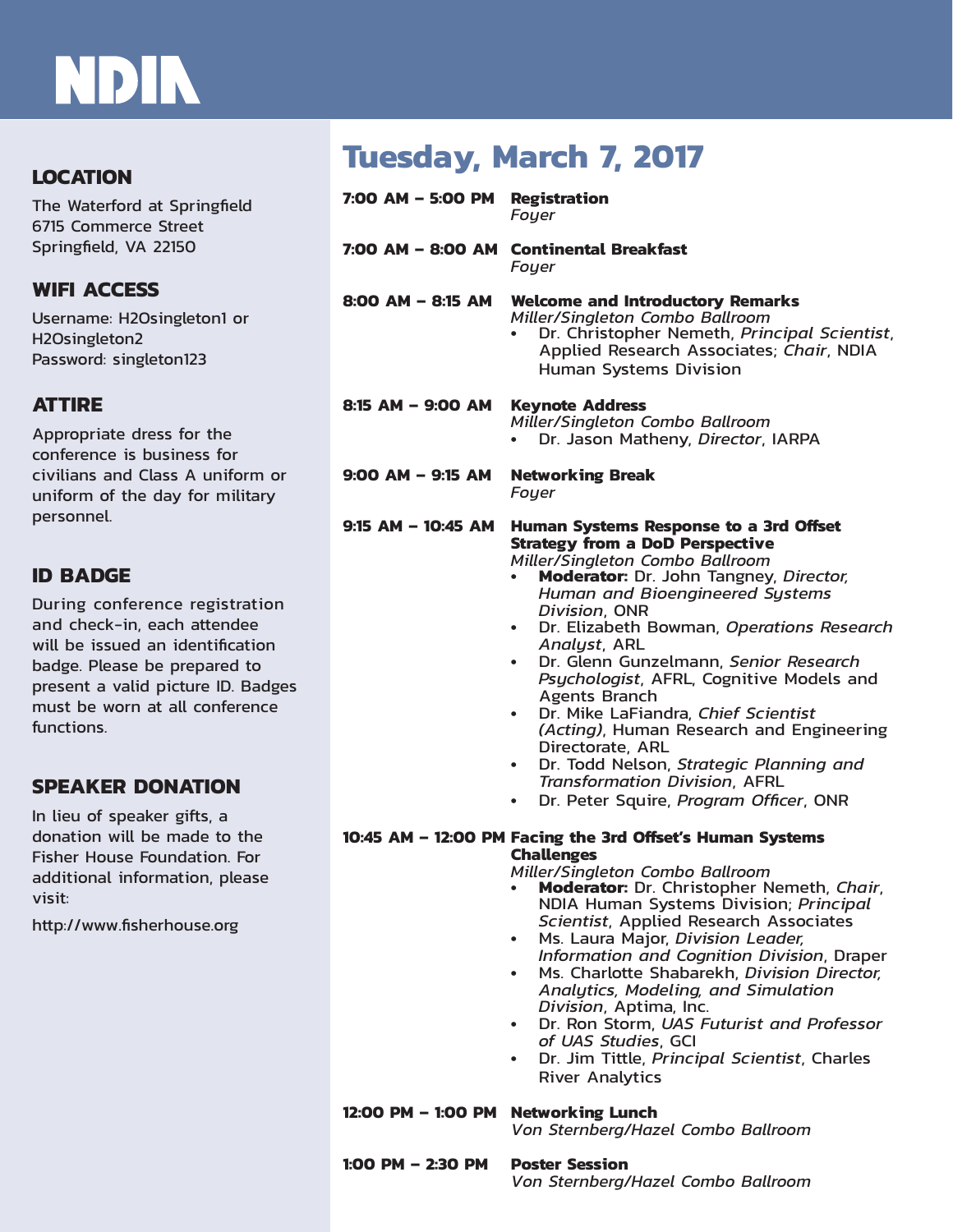**2:30 PM – 3:45 PM Session #1: Protection, Sustainment, and Warfighter Performance (PS&WP)** *Miller/Singleton Combo Ballroom*

- **• Rim-to-Rim Wearables At The Canyon for Health (R2R WATCH)** Dr. Glory Avina, *Quantitative Psychologist*, Sandia National Laboratories Presented by Dr. Clifford Anderson-Bergman, *Statistician*, Sandia National **Laboratories**
- **• Body Position Measurement System for Dynamic, Non-Line-of-Sight Applications** Mr. Matthew Davis, *Lead Research Engineer*, Luna Innovations Presented by Ms. Emily Templeton, *Senior Research Engineer*, Luna Innovations
- **• Predictive Human Models and the Third Offset**

Dr. Tim Marler, *Chief Research Officer*, SantosHuman, Inc.

**3:45 PM – 5:00 PM Session #2: Human Aspects of Operations in the Military Environment (HAOME)** *Miller/Singleton Combo Ballroom*

> **• Human Aspects of Operations in the Military Environment (HAOME) — The Gray Zone**

Ms. Marjorie Greene, *Research Analyst*, CNA

- **• The Critical Role of Positive Incentives in Reducing Insider Threat** Mr. Andrew Moore, *Lead Insider Threat Researcher*, Software Engineering Institute
- **• Extending Human Systems Integration Approaches to Support Human-Machine Teaming with Increasingly Autonomous Military Systems** Dr. James Pharmer, *Principal Scientist, Science of Learning*, NAWCTSD
- **• Evaluation of the Marine Corps Combat Operations Center (COC) Intercom System** Ms. Rachael Lund, *HSI Engineer*, NSWC Dahlgren

#### **5:00 PM Closing Remarks and Adjourn** *Miller/Singleton Combo Ballroom*

- **•** Dr. Christopher Nemeth, *Principal Scientist*, Applied Research Associates; *Chair*, NDIA Human Systems Division
- **5:15 PM 6:45 PM Networking Reception** *Korman Room*

#### **CONFERENCE CONTACT**

Ms. Tara deCamp *Meeting Planner*, NDIA (703) 247-2554 tdecamp@ndia.org

### **SPONORSHIP CONTACT**

Ms. Allison Carpenter, CEM, CMP *Associate Director, Sponsorship*, **NDIA** (703) 247-2573 ahcarpenter@ndia.org

## **ADVERTISING CONTACT**

Advertise in *National DEFENSE* magazine and increase your organization's exposure. *National DEFENSE* will be distributed to attendees of this conference, as well as other NDIA events. For more information, please contact: Ms. Kathleen Kenney *Director, Sales*, NDIA (703) 247-2576 kkenney@ndia.org

#### **DIVISION CHAIR**

Dr. Christopher Nemeth *Principal Scientist*, Applied Research Associates *Chair*, NDIA Human Systems Division

#### **NDIA EVENTS**

Please visit the NDIA website for a complete listing of the events we offer.

www.ndia.org/events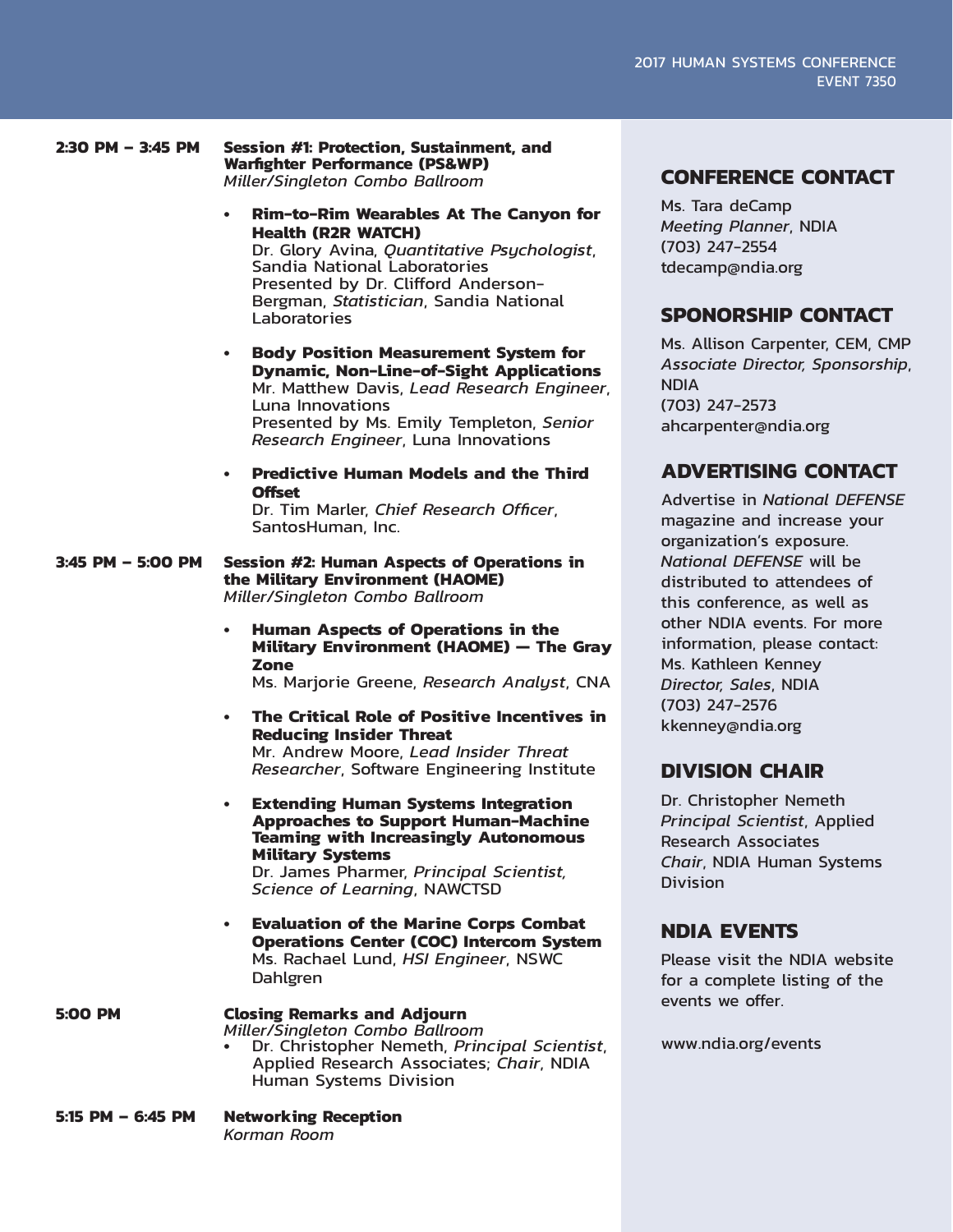# NDIN

# **Wednesday, March 8, 2017**

| $7:00$ AM - 5:15 PM   | <b>Registration</b><br>Foyer                                                                                                                                                                                                                                                                                                                                                                                                                                                                                                                                                                                                                                                                                                                                                                                                                                                                                      |
|-----------------------|-------------------------------------------------------------------------------------------------------------------------------------------------------------------------------------------------------------------------------------------------------------------------------------------------------------------------------------------------------------------------------------------------------------------------------------------------------------------------------------------------------------------------------------------------------------------------------------------------------------------------------------------------------------------------------------------------------------------------------------------------------------------------------------------------------------------------------------------------------------------------------------------------------------------|
|                       | 7:00 AM - 8:00 AM Continental Breakfast<br>Foyer                                                                                                                                                                                                                                                                                                                                                                                                                                                                                                                                                                                                                                                                                                                                                                                                                                                                  |
| 8:00 AM – 8:15 AM     | <b>Welcome and Introductory Remarks</b><br>Miller/Singleton Combo Ballroom<br>Dr. Christopher Nemeth, Principal Scientist, Applied Research Associates;<br>Chair, NDIA Human Systems Division                                                                                                                                                                                                                                                                                                                                                                                                                                                                                                                                                                                                                                                                                                                     |
| 8:15 AM - 9:00 AM     | <b>Keynote Address</b><br>Miller/Singleton Combo Ballroom<br>Dr. Thomas Russell, Deputy Assistant Secretary of the Army for S&T, Chief<br>Scientist of the Army                                                                                                                                                                                                                                                                                                                                                                                                                                                                                                                                                                                                                                                                                                                                                   |
| $9:00$ AM – $9:15$ AM | <b>Networking Break</b><br>Foyer                                                                                                                                                                                                                                                                                                                                                                                                                                                                                                                                                                                                                                                                                                                                                                                                                                                                                  |
| $9:15$ AM - 10:15 AM  | Joint Panel: Toward Establishment of Requirements for Using LVC Environments to<br><b>Train Operators</b><br>Miller/Singleton Combo Ballroom<br>Moderator: CDR Henry Phillips, PhD, Military Deputy for Research and Engineering,<br><b>NAWCTSD</b><br>Dr. Gregory A. Goodwin, Senior Research Scientist, U.S. Army Research<br>Laboratory Human Research and Engineering Directorate<br>• Mr. John "Moses" Noah, Secure LVC Advanced Training Environment (SLATE)<br>Lead, AFRL<br>Mr. Luis Velazquez, Deputy Director, Systems Engineering, Interoperability,<br>Architecture & Technology (SIAT), MCSC<br>Ms. Melissa Walwanis, Applied Science and Technology Branch Head, NAWCTSD                                                                                                                                                                                                                            |
|                       | 10:15 AM – 11:30 AM Session #3: Personalized Assessment, Education and Training (PAE&T)<br>Miller/Singleton Combo Ballroom<br><b>Developing Human Performance Through Perceptual-Cognitive Training</b><br>Dr. Thomas Romeas, Postdoctoral Researcher, CogniSens, Inc.<br>Presented by Dr. Eduardo Lugo, Researcher, CogniSens Applied Research<br>Center<br>The Total Learning Architecture (TLA): Learning Across Applications<br>Dr. Damon Regan, External Research Lead, The Tolliver Group, Inc.<br>Presented by Dr. Shane Gallagher, Senior Learning Scientist, Advanced<br><b>Distributed Learning Initiative</b><br>Adaptive Flight Training Systems Using Physiological Based Feedback<br>Dr. Tom Schnell, Associate Professor and Director, Operator Performance<br>Laboratory (OPL) - University of Iowa<br>Learner-Aware Constructive Entities for Scalable Adaptive, Personalized<br><b>Training</b> |

Dr. Robert Wray, *Senior Scientist*, Soar Technology, Inc.

#### **11:30 AM – 12:30 PM Networking Lunch**

*Von Sternberg/Hazel Combo Ballroom*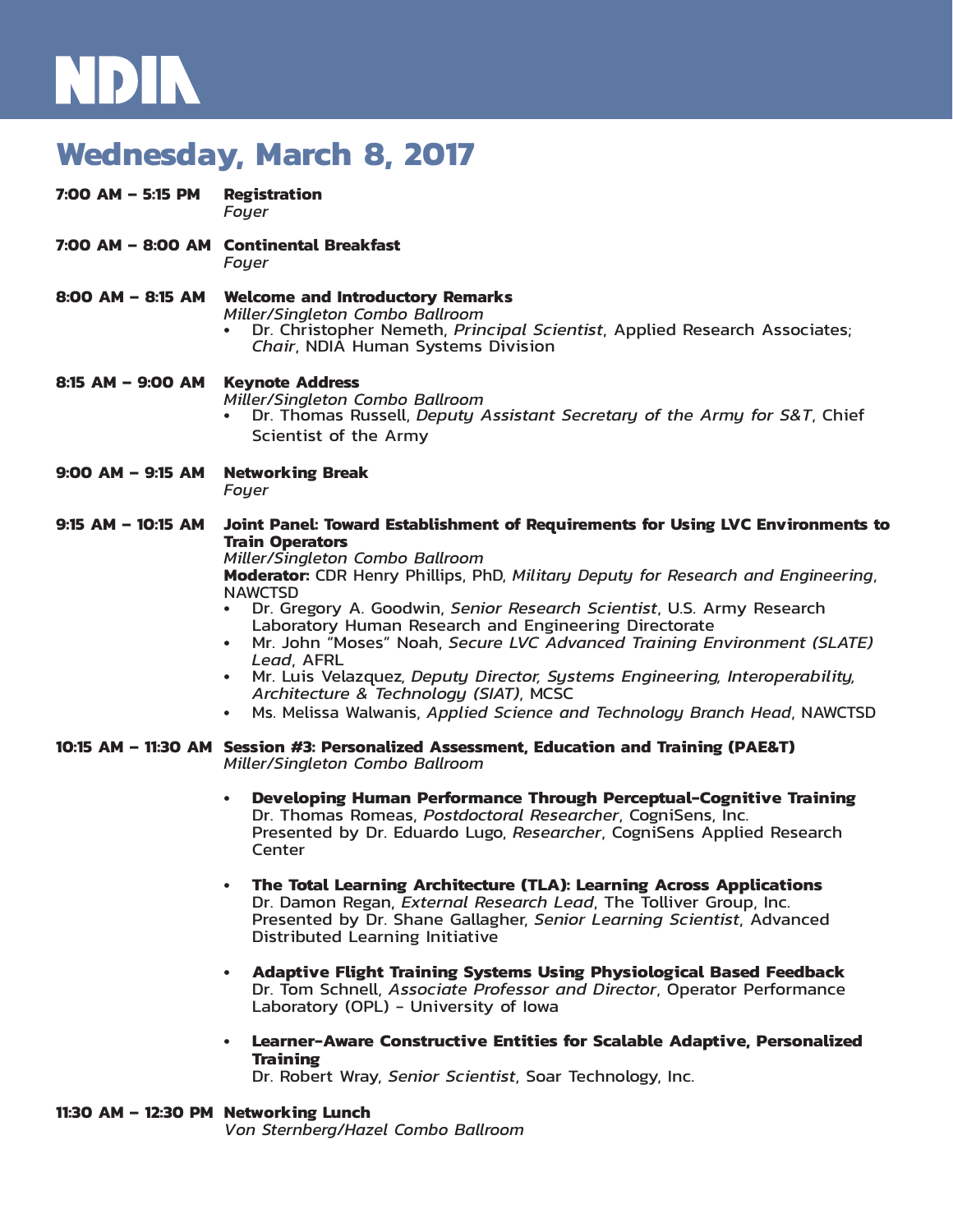#### **12:30 PM – 1:45 PM Session #4: HSI Metrics**

*Miller/Singleton Combo Ballroom*

- **• Modeling of Human-System Interactive Effects in Systems of Systems** Mr. Matthew Hoffman, *Principal Member of R&D Staff*, Sandia National Laboratories
- **• Analogs to Instill HSI Considerations into DOD Acquisition Programs** Mr. John Plaga, *Supervisory Senior Research Aerospace Engineer*, USAF - 711 HPW/HPIF
- **• How Human Systems Integration (HSI) Contributes to System Architecture** Dr. Janae Lockett-Reynolds, *HSI Branch Chief*, U.S. Department of Homeland Security Mr. Mark Adams, *Operations Research Analyst*, U.S. Department of Homeland **Security**
- **1:45 PM 2:00 PM Networking Break** *Foyer*
- **2:00 PM 3:15 PM Session #5: Systems Interface and Cognitive Processing (SI&CP)** *Miller/Singleton Combo Ballroom*
	- **• Operator Traits and Adaptation Styles for a Co-Adaptive System** Dr. Caroline Harriott, *Senior Member of Technical Staff*, Draper
	- **• Neuroergonomics in the Real World: Differentiation Between Navigation Displays**

Dr. Ryan McKendrick, *Applied Cognitive Scientist*, Northrop Grumman **Corporation** 

- **• Supporting Salience: Valid IT Improves Burn ICU Decision Making** Dr. Christopher Nemeth, *Principal Scientist*, Applied Research Associates
- **• The Importance of Shared Awareness for Achieving Human-Machine Symbiosis**

Dr. Stephen Whitlow, *Principal R&D Scientist*, Honeywell Aerospace Advanced Technology

**3:15 PM – 5:15 PM Roundtable Discussions**

- *Miller/Singleton Combo Ballroom*
- Table 2: Protection, Sustainment, and Warfighter Performance (PS&WP)<br>Table 3: Personalized Assessment, Education, and Training (PAE&T)
- 
- Table 4: Human Aspects of Operations in Military Environments (HAOME)
- **•** Table 5: Human Systems Integration (HSI) Metrics

#### **5:15 PM - 5:30 PM Closing Remarks**

*Miller/Singleton Combo Ballroom*

**•** Dr. Christopher Nemeth, *Principal Scientist*, Applied Research Associates; *Chair*, NDIA Human Systems Division

#### **5:30 PM Conference Adjourns**